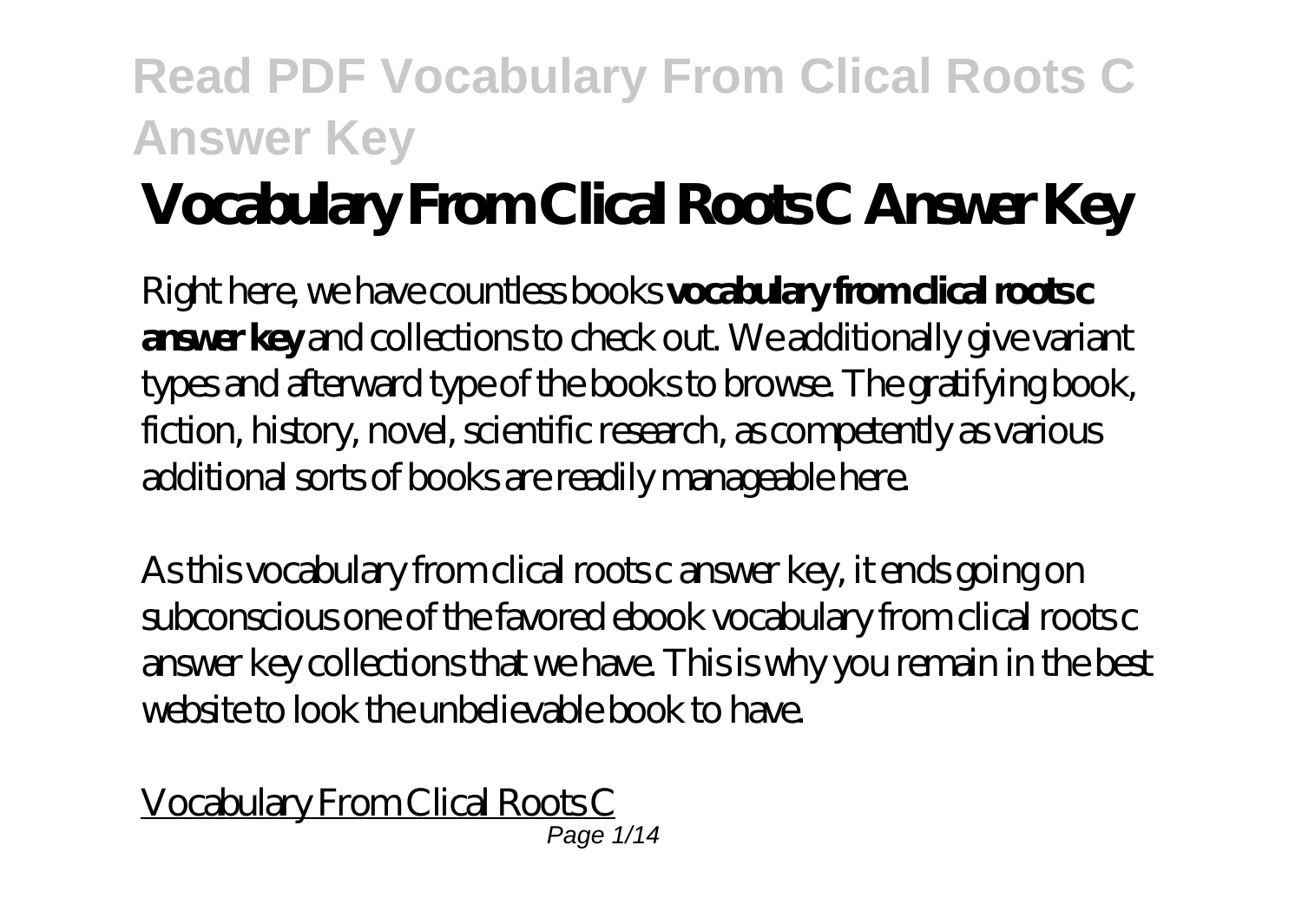Whether you're new to polyamory or in a monogamous relationship, here's what these 10 common terms mean, from metamour to nesting partner.

The Real Meaning Behind These 10 Common Poly Relationship Terms

July 14, 2021 /PRNewswire/ -- Today the NCCPA announced the launch of the Certified PArtners in Care campaign to highlight the invaluable role that Certified PAs play to support patients, clinical ...

NCCPA Launches Certified PArtners in Care Campaign to Showcase Invaluable Impact of Certified PAs

The conflict among chiropractors has become more consequential as the Delta variant of the coronavirus spreads and the rate of new Page 2/14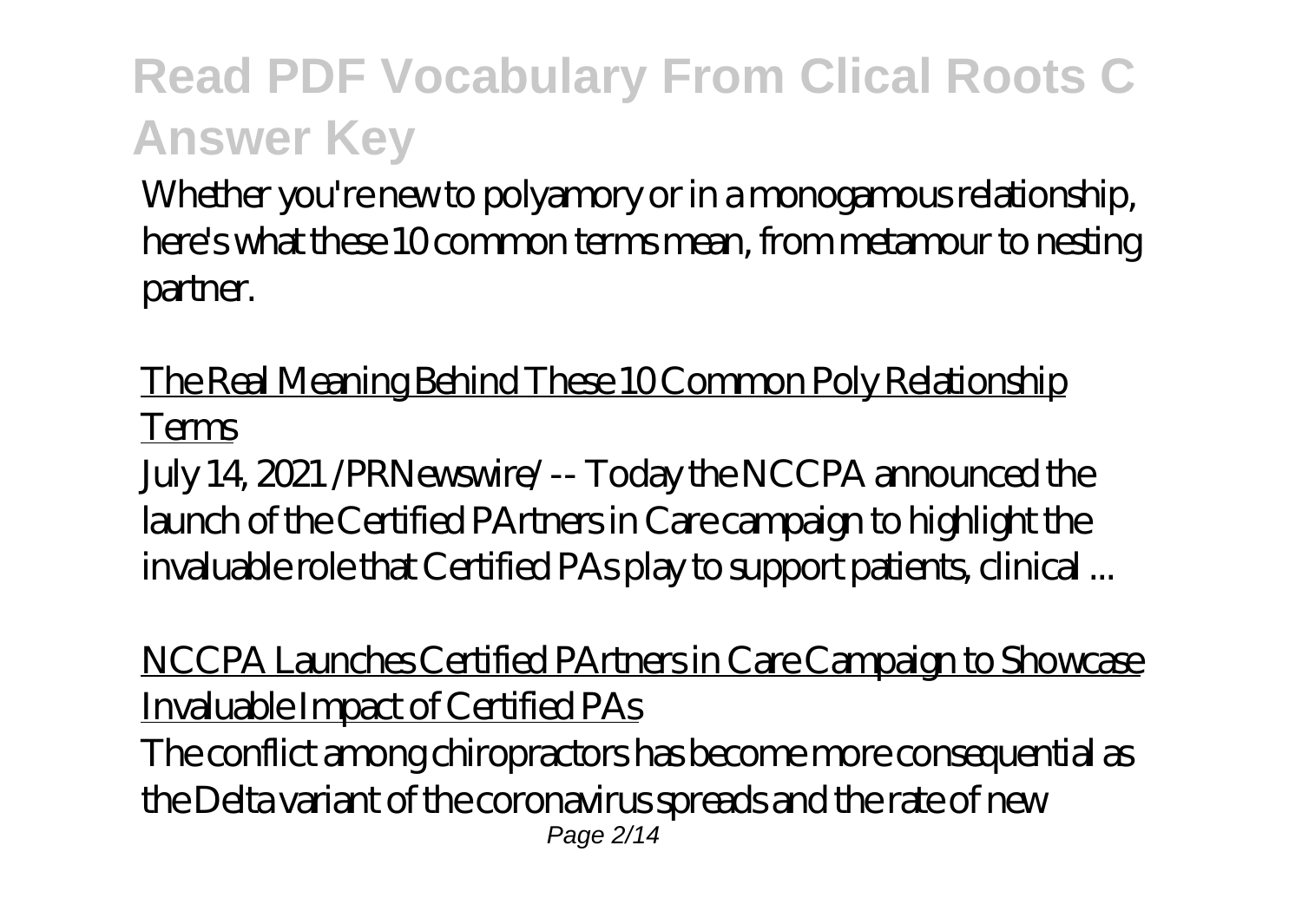### **Read PDF Vocabulary From Clical Roots C Answer Key** vaccinations slows.

Vocal Anti-Vaccine Chiropractors Split the Profession Black Americans have lost 3.25 years of life expectancy and Hispanic Americans have lost 3.88 years as a result of the COVID-19 pandemic, according to new research published by the British Medical ...

Why we must improve clinical trial diversity – and how Ants are omnipresent, and we often get blisters after an ant bite. But do you know the molecular mechanism behind it? A research team led by Professor Billy K C Chow from the Research Division for ...

Ant venom peptide can activate a pseudo-allergic pathway and Old English in the vocabulary used on a daily basis. Regele will Page 3/14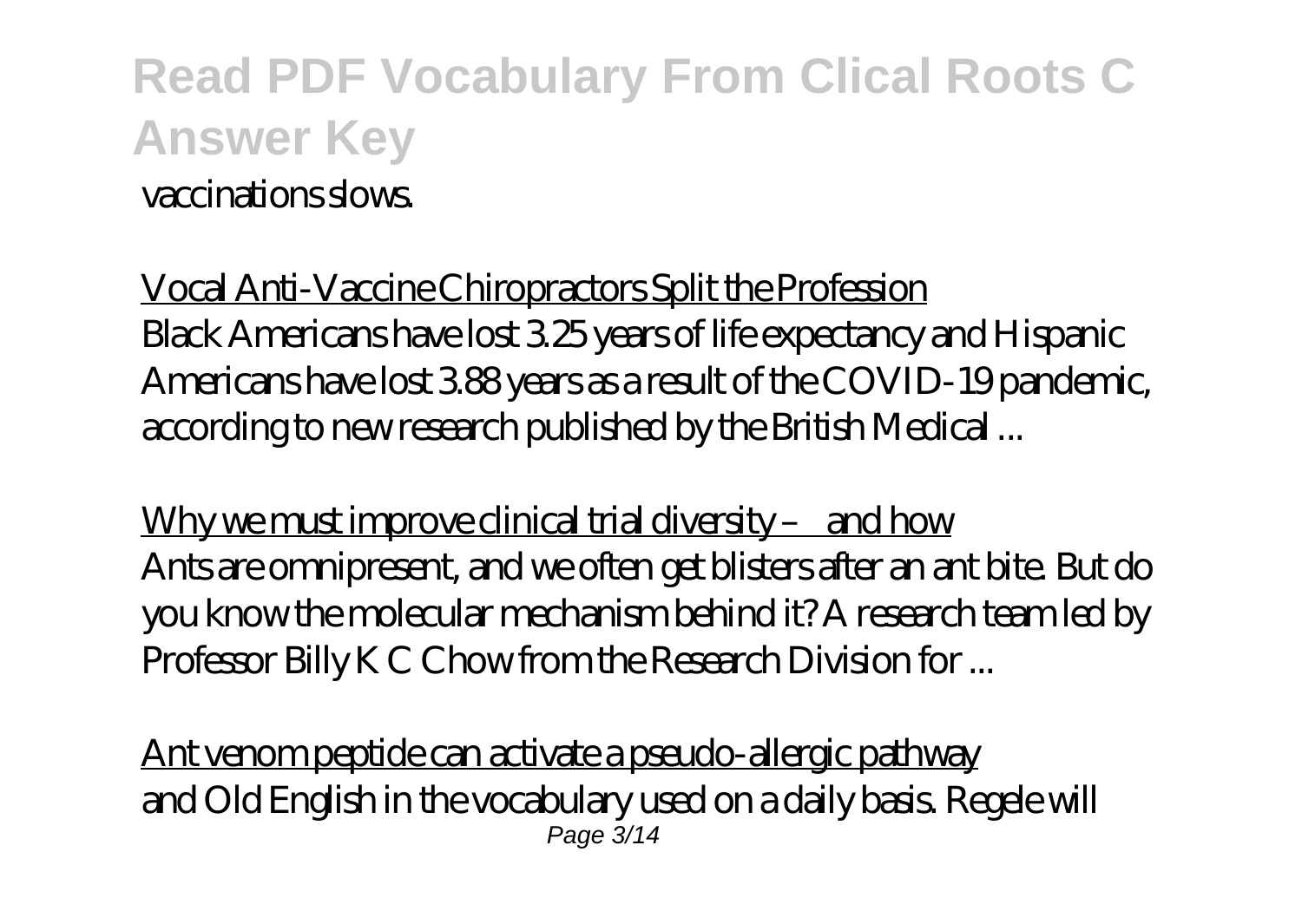then look specifically at ornithology and at the roots of "family names" / species as well as at individual names.

Yellowstone Valley Audubon to host program about bird names Homecare Homebase (HCHB), the nation's leading software for home-based care, announces a co-marketing partnership with nVoq Incorporated. HCHB is committed to becoming "better together" ...

HCHB partners with nVoq to improve clinician experience for home health and hospice

Psychologists say there's a psychological reason why some people appease — and a reason it doesn't always work ...

In parenting or politics, appeasement is often a losing psychological Page 4/14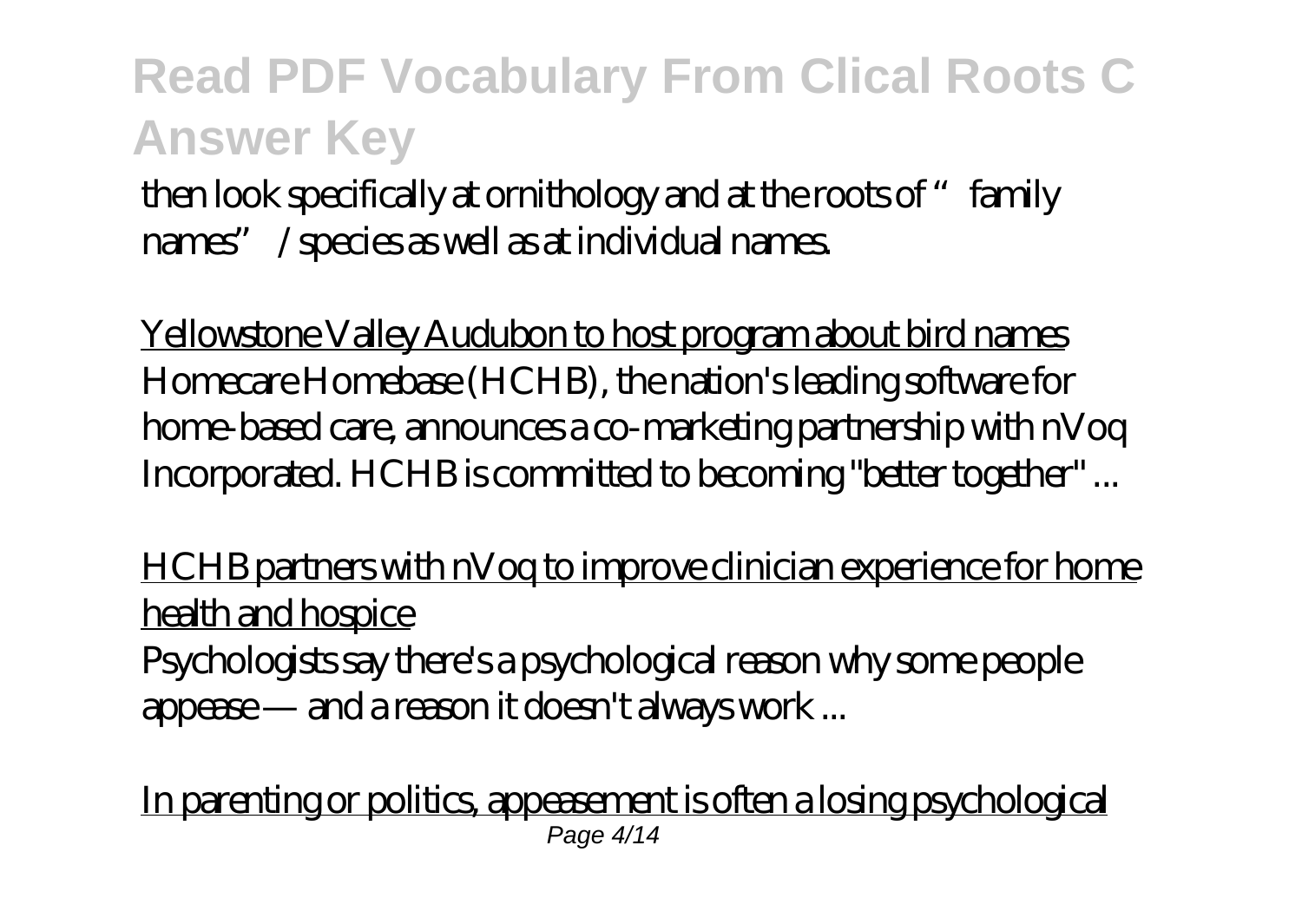#### strategy, experts say

Zaila Avant-garde understood the significance of what she was doing as she stood on the Scripps National Spelling Bee stage, peppering pronouncer Jacques Bailly with questions about Greek and ...

 $Z$ aila Avant-garde wins spelling bee with 'Murraya'; is first ever African American national spelling bee champ The heart is a muscle, and the wall of the heart has several layers. In a condition called myocarditis, the middle layer becomes inflamed; it may cause the | Cardiology ...

Myocarditis in Children is Usually Due to a Virus Refrigerant management" is the number one solution to our climate crisis. But to buy our planet long-term habitability, we may have to give Page 5/14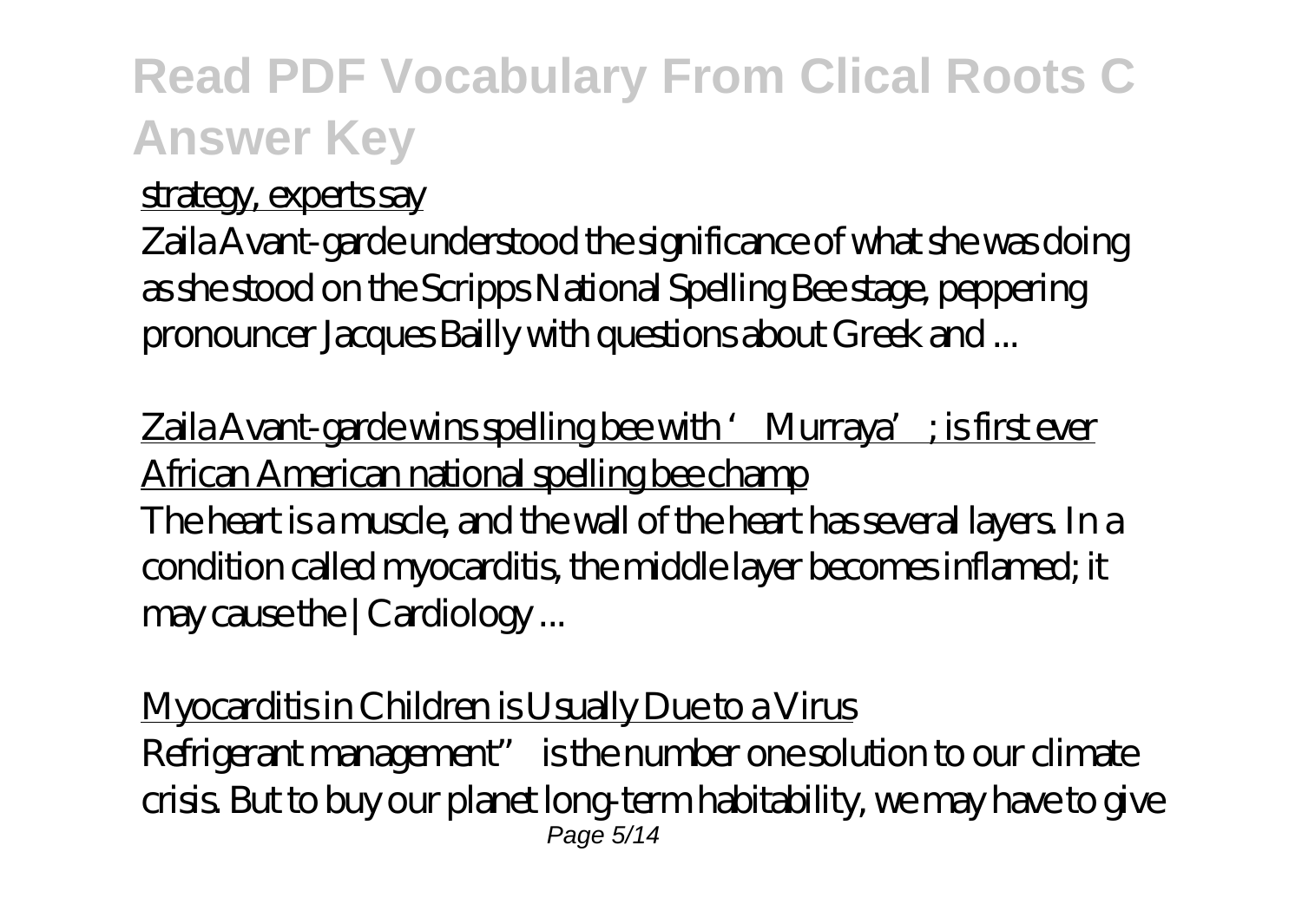up one of our favorite short-term comforts: air conditioning ...

Before You Blast Your A/C This Summer, Think About This Among other things, the legislation bans sedation without prior authorization and requires facilities to implement suicide prevention programs and report the use of a restraint or seclusion "within ...

Can the \$300 million 'troubled teen' therapy sector be reformed by legislation and public pressure?

Ants are omnipresent, and we often get blisters after an ant bite. But do you know the molecular mechanism behind it? A joint research team have identified and demonstrated a novel small peptide ...

Naturally abundant venom peptide from ants can activate a pseudo Page 6/14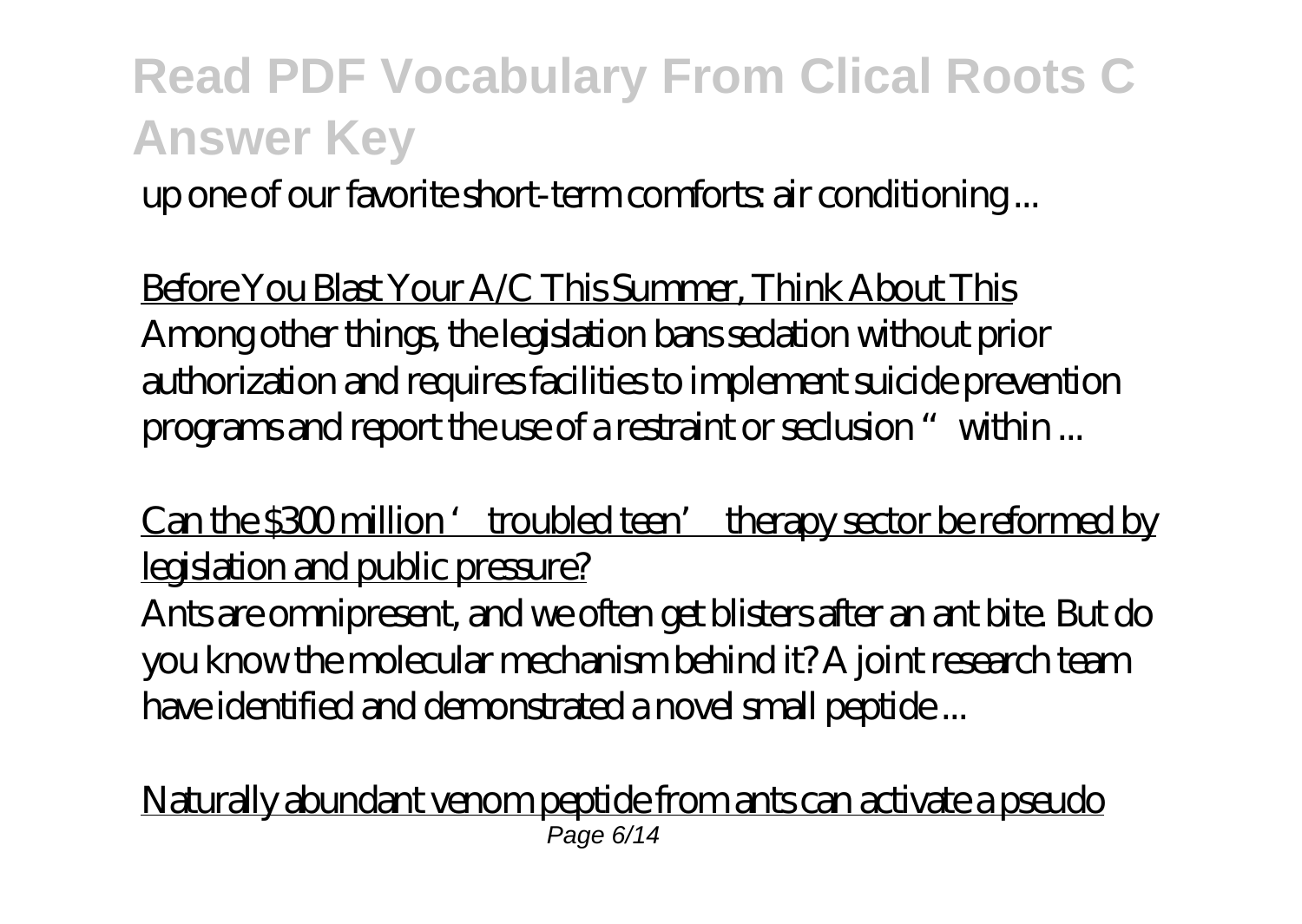#### allergic pathway unravelling a novel immunomodulatory pathway of MRGPRX2

Sight Sciences is a developer of medical and surgical devices for eye diseases. The company also plans to launch its IPO this week (here's Tipranks' IPO Calendar). The offering has been set at a price ...

#### Sight Sciences Eyes Red-Hot IPO

Uganda's President Yoweri Museveni tightened restrictions in the country following a worrying rise in COVID-19 infections and deaths. The new stringent measures included a 42-day lockdown and ...

#### What Uganda has got wrong – and right – in its struggle to contain COVID-19

Sierra Oncology, Inc. (SRRA), a late-stage biopharmaceutical Page 7/14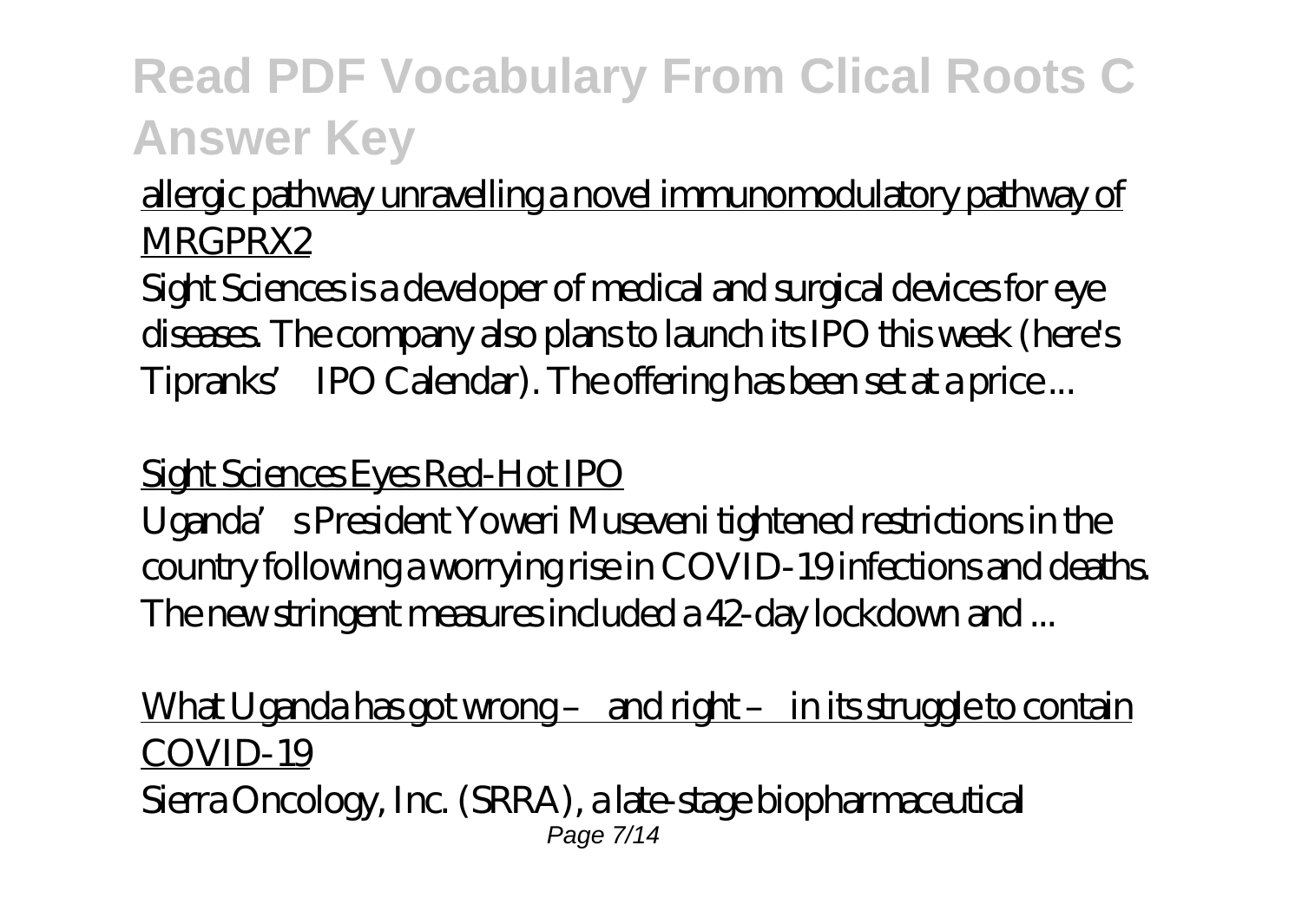company on a quest to deliver targeted therapies that treat rare forms of cancer, granted ...

#### Sierra Oncology Announces Inducement Grants Under NASDAQ Listing Rule  $5635(c)$  (4)

"It was a very clinical performance in any game where you get the opposition ... England's batting is still pretty strong in the absence of Jason Roy, Jonny Bairstow, Joe Root and Eoin Morgan, who are ...

#### England brush aside Pakistan with clinical win after Covid chaos of past few days

Pelvital, a privately held medical device company that has developed Flyte™, a clinically proven, FDA-cleared, non-surgical treatment for female stress urinary incontinence (SUI), announced today that ... Page 8/14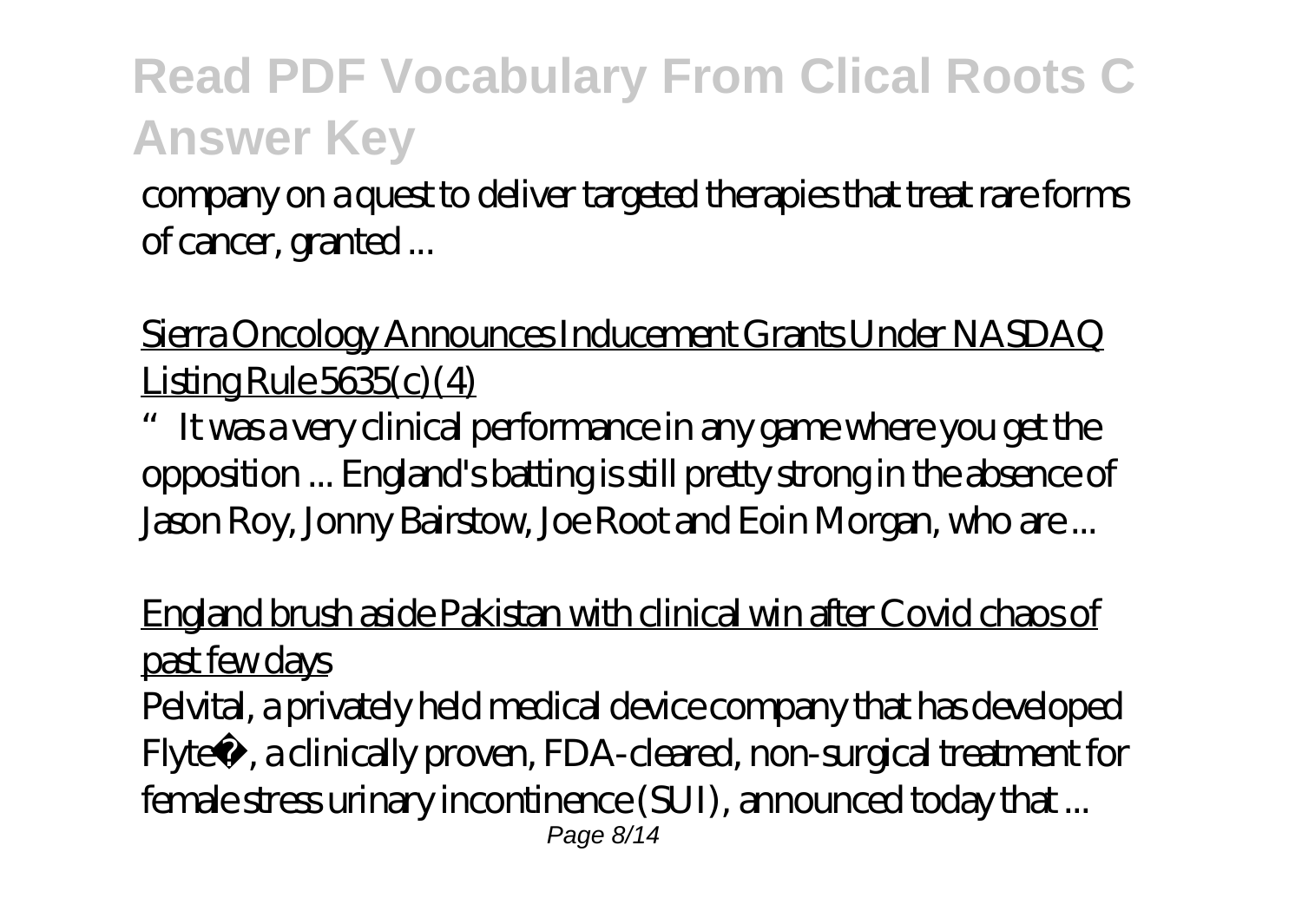Vocabulary from Classical Roots is a thematically organized vocabulary program based on Greek and Latin roots. Each of the 16 lessons features 2 3 roots and 8 15 words derived from these roots. Words are presented with dictionary-style definitions, and all words are used in example sentences. Lists of Familiar Words and Challenge Words are provided for each root to help all students activate prior knowledge and keep advanced students on task. Exercises include synonym/antonym, fill in the blank, identification of incorrect usage, and analogies. Review activities including writing extensions, discussion questions, and other exercises are provided after every two lessons. The themes presented in Book C include: The Person, Personal Relationships, Feelings, Creature Comforts, The Head, The Page 9/14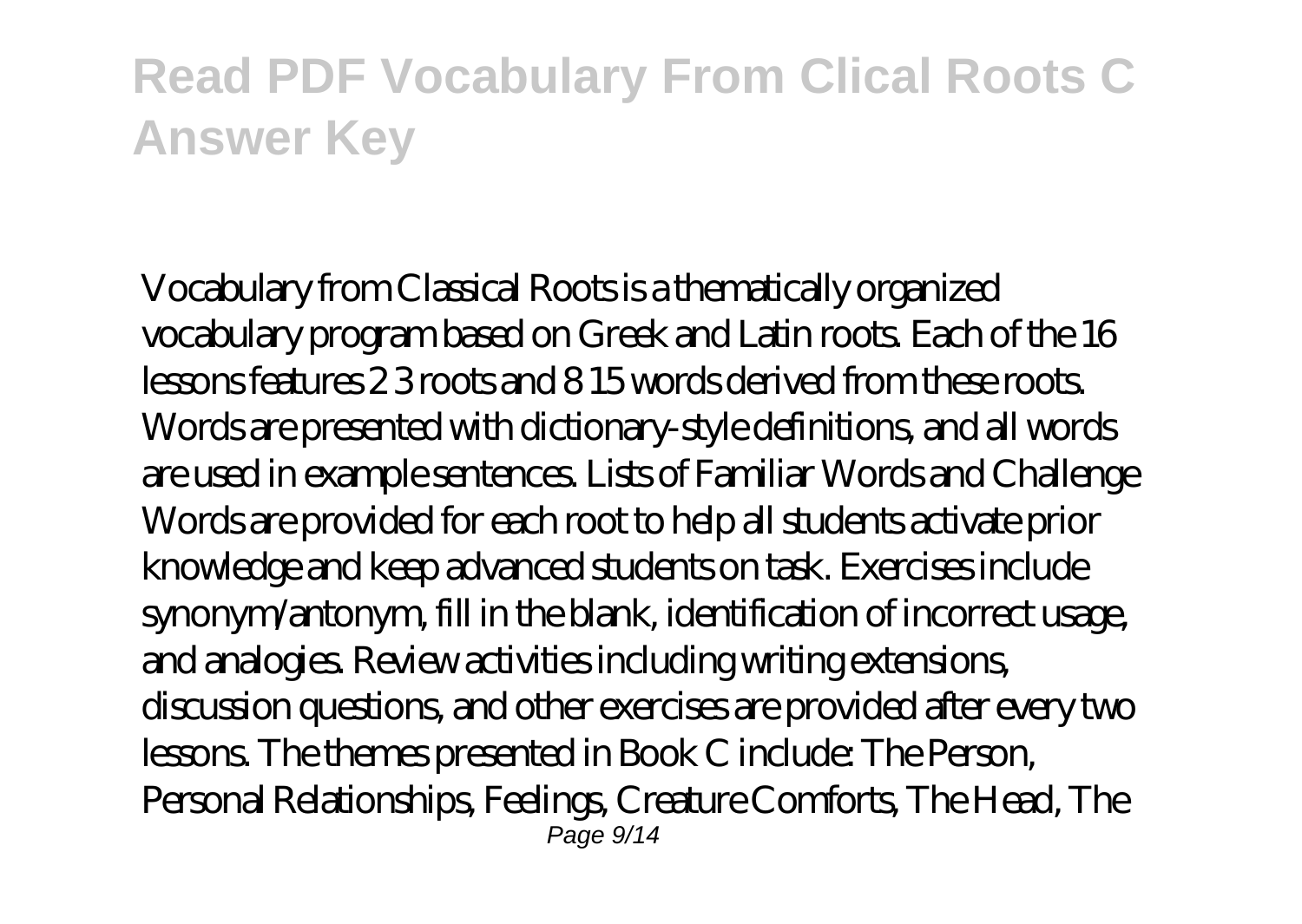Body, The Hands, and The Feet. Some of the words presented in this book include: autonomy, apathy, cerebral, xenophobia, progeny, patrimony, odious, covet, facade, and gorge. Grade 9."

Ideal for students mastering a growing content-area vocabulary in social studies, science, and mathematics multisyllabic Greek- and Latinbased words help students unlock the meanings of literally thousands of words.

Vocabulary from Classical Roots is a thematically organized vocabulary program based on Greek and Latin roots. Each of the 16 lessons features 2 3 roots and 8 15 words derived from these roots. Words are presented with dictionary-style definitions, and all words are used in example sentences. Lists of Familiar Words and Challenge Page 10/14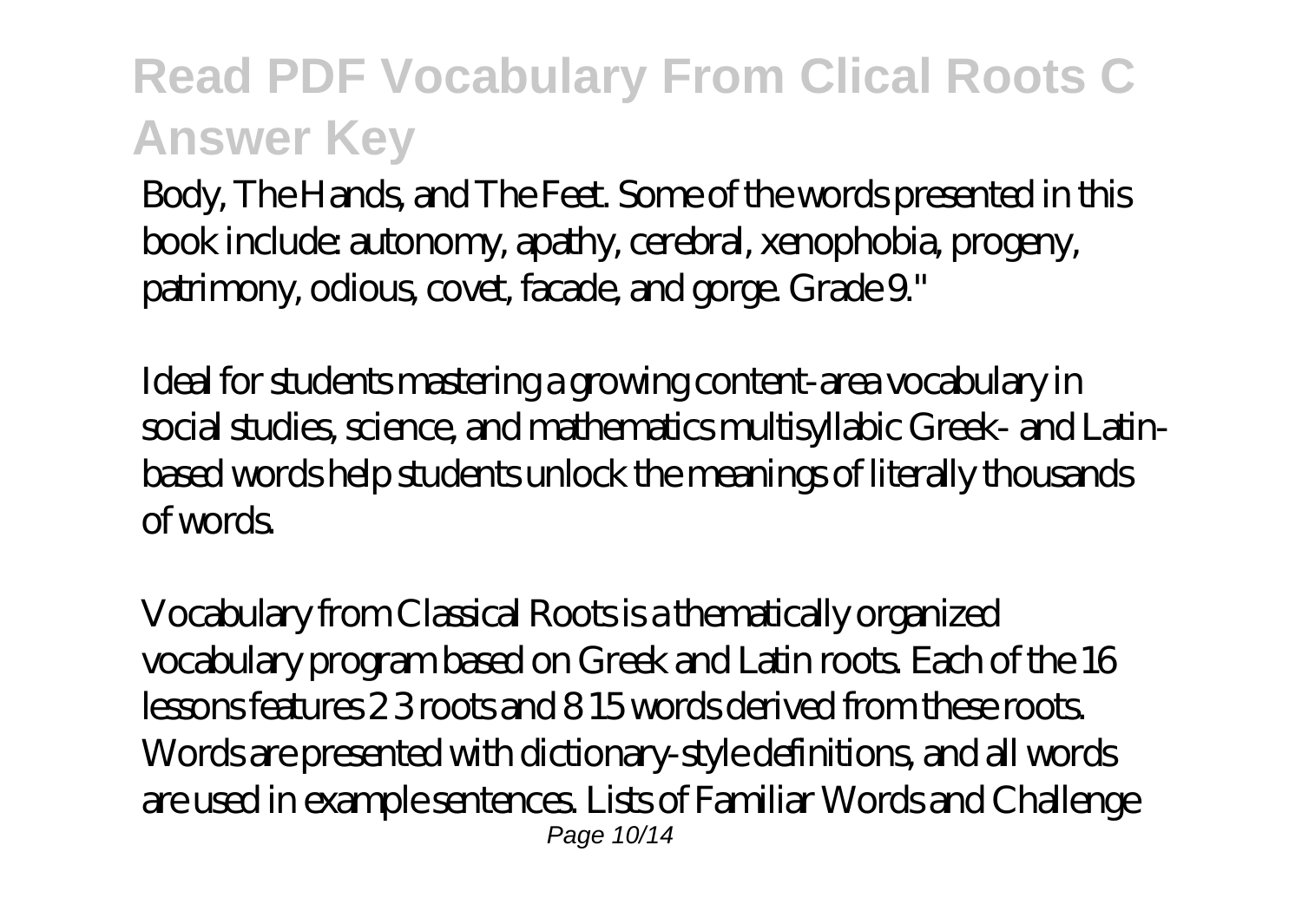Words are provided for each root to help all students activate prior knowledge and keep advanced students on task. Exercises include synonym/antonym, fill in the blank, identification of incorrect usage, and analogies. Review activities including writing extensions, discussion questions, and other exercises are provided after every two lessons. The themes presented in Book B include: Motion, Position, Joining, Separation, Sight, The Other Senses, Emotions, and The Shapes of Things. Some of the words presented in this book include: infer, distort, inept, discern, exonerate, subjugate, retrospect, reticent, vigil, assuage, and volition. Grade 8."

Vocabulary from Classical Roots is a thematically organized vocabulary program based on Greek and Latin roots. Each of the 16 lessons features 2 3 roots and 8 15 words derived from these roots. Page 11/14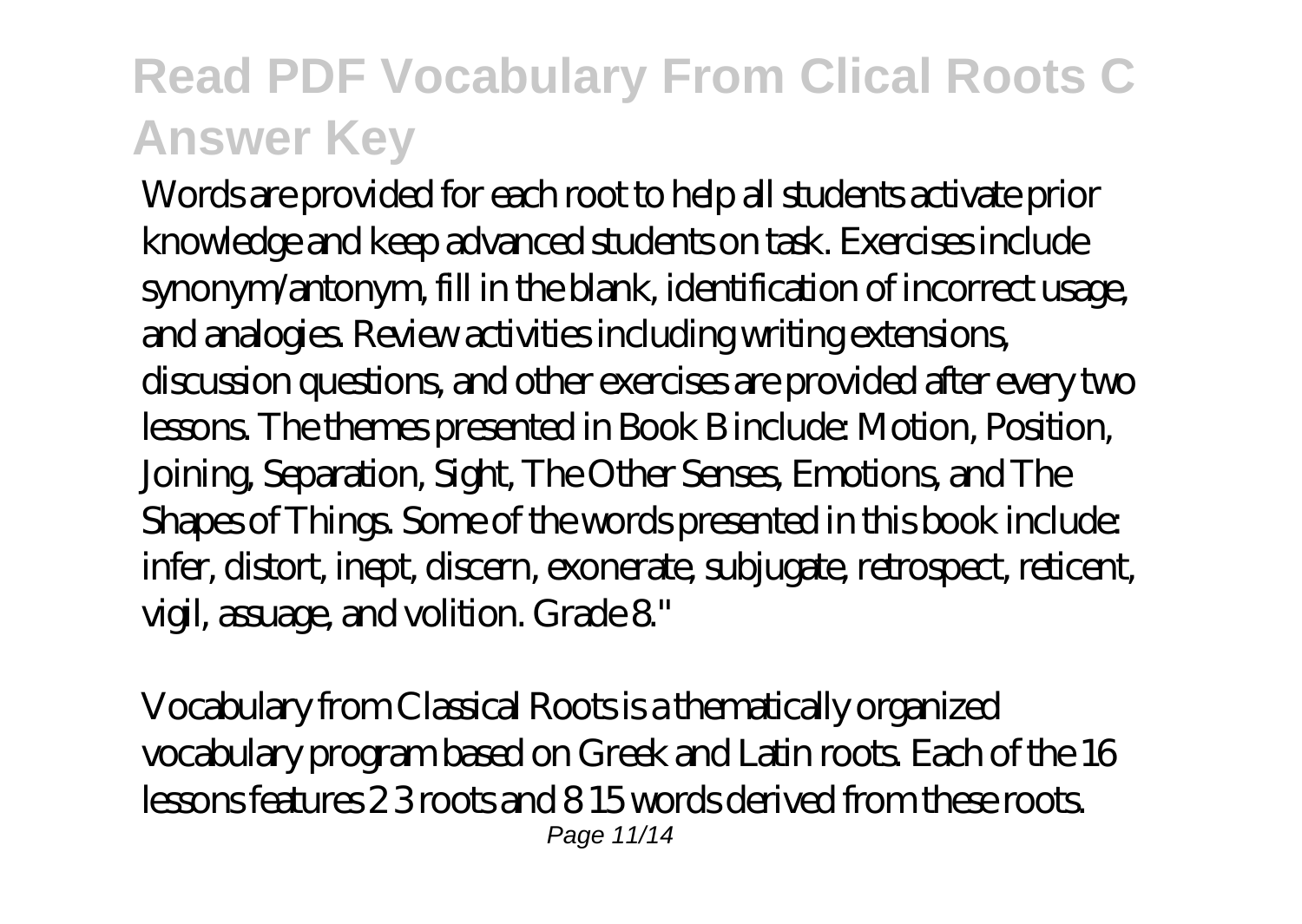Words are presented with dictionary-style definitions, and all words are used in example sentences. Lists of Familiar Words and Challenge Words are provided for each root to help all students activate prior knowledge and keep advanced students on task. Exercises include synonym/antonym, fill in the blank, identification of incorrect usage, and analogies. Review activities including writing extensions, discussion questions, and other exercises are provided after every two lessons. The themes presented in Book B include: Motion, Position, Joining, Separation, Sight, The Other Senses, Emotions, and The Shapes of Things. Some of the words presented in this book include: infer, distort, inept, discern, exonerate, subjugate, retrospect, reticent, vigil, assuage, and volition. Grade 8."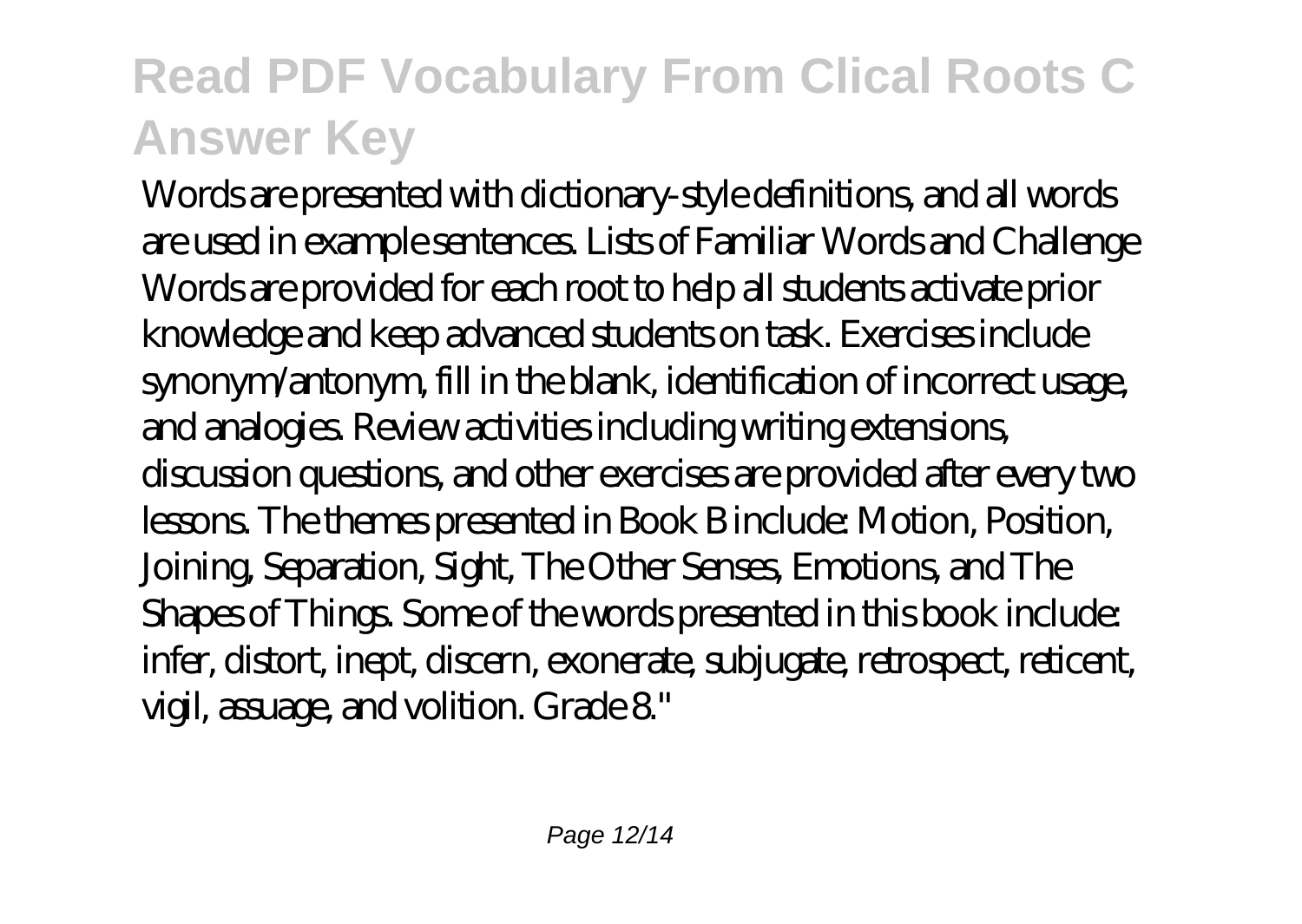Ideal for students mastering a growing content-area vocabulary in social studies, science, and mathematics, multisyllabic Greek- and Latin-based words help students unlock the meanings of literally thousands of words.

Ideal for students mastering a growing content-area vocabulary in social studies, science, and mathematics multisyllabic Greek- and Latinbased words help students unlock the meanings of literally thousands of words.